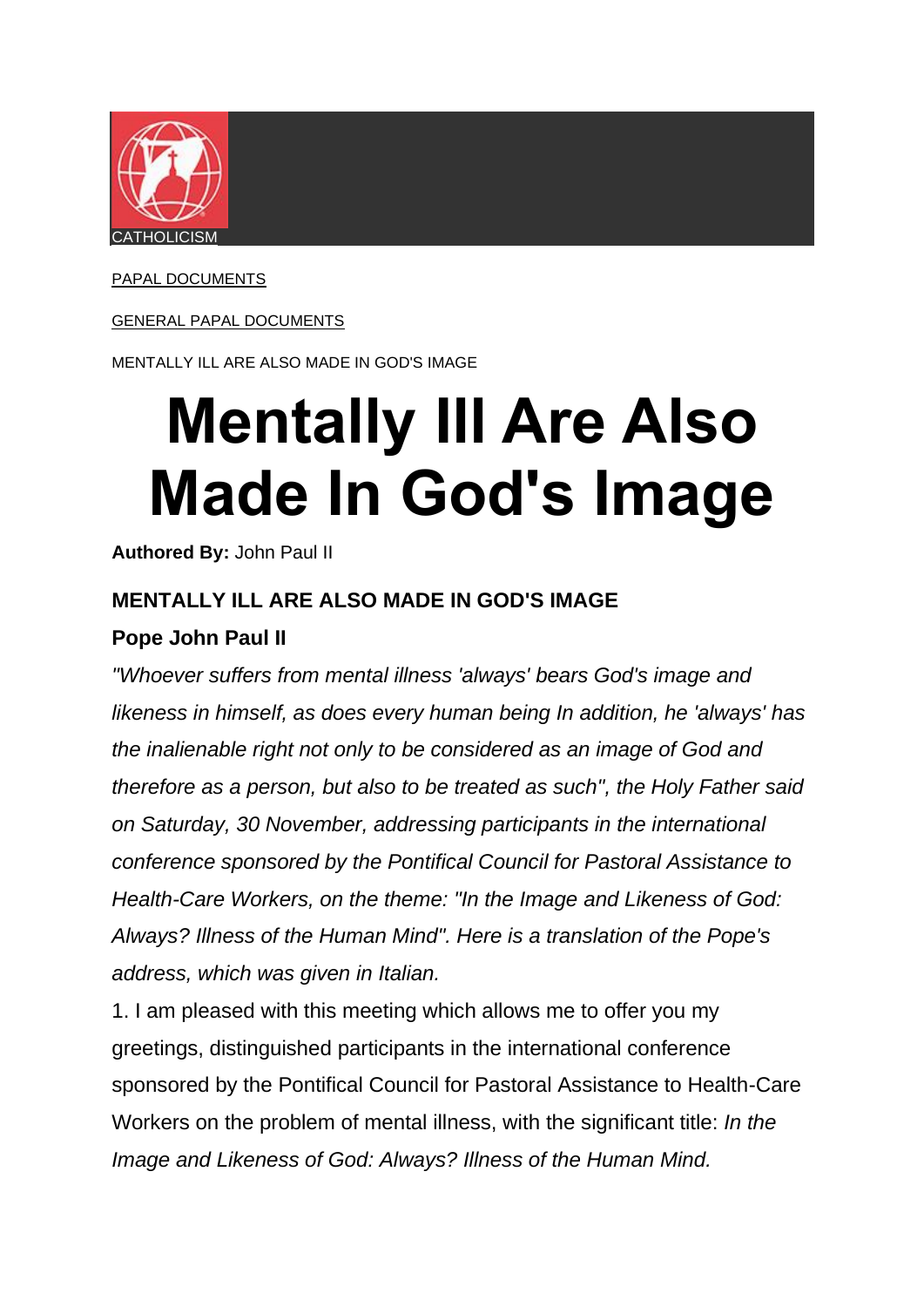I affectionately greet Cardinal Fiorenzo Angelini, whom I thank for his cordial address. A particular word of appreciation is owed to him and to his coworkers, for their efforts in preparing this symposium, which has brought together specialists from all over the world.

2. Distinguished Ladies and Gentlemen, present among you are researchers, scientists, specialists in the field of the biomedical sciences, theologians, moralists, jurists, psychologists, sociologists and health-care workers. Together you represent a heritage of humanity and wisdom, of science and experience which can produce very useful advice for the understanding, treatment and care of the mentally ill.

The Church looks on these persons with special concern, as she looks on any other human being affected by illness. Instructed by the divine Teacher's words, she believes that "man, made in the image of the Creator, redeemed by the blood of Christ and made holy by the presence of the Holy Spirit, has as the ultimate purpose of his life, to live 'for the praise of God's glory' (cf. Eph 1:12), striving to make each of his actions reflect the splendour of that glory" (Encyclical Letter *Veritatis splendor*, n. 10).

#### **Man is created in God's image and likeness**

The Church is deeply convinced of this truth, even when man's mental faculties-the noblest, because they testify to his spiritual nature-seem severely limited and even impeded by a pathological process. She therefore reminds the political community of its duty to recognize and celebrate the divine image in man with actions that support and serve all those who find themselves in a condition of serious mental illness. This is a task which science and faith, medicine and pastoral care, professional skill and a sense of common brotherhood must help to carry out through an investment of adequate human, scientific and socio-economic resources.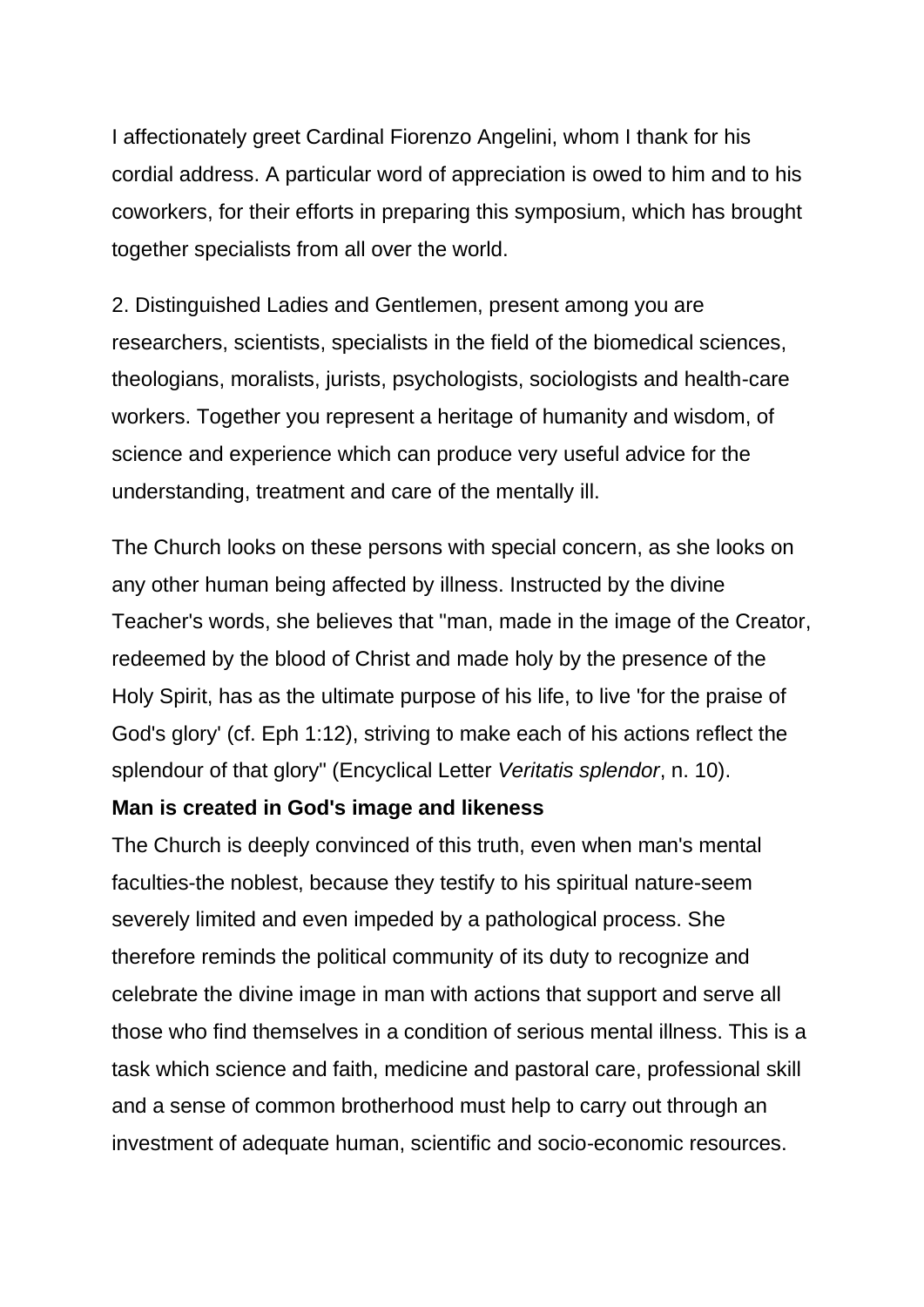3. The title of the congress invites us to further examine this line of reflection which has just been outlined. Indeed, while on the one hand it again offers an authoritative affirmation of the Bible, on the other, it raises a disturbing question.

The conviction that man has been created in the image and likeness of God is one of the pillars of Christian anthropology. This is what is written in the first chapter of Genesis (1:26). Philosophical and theological reflection has identified in man's mental faculties, that is, in his reason and in his will, a privileged sign of this affinity with God. These faculties, in fact, enable man to know the Lord and to establish a relationship of dialogue with him. In discussing this, St. Thomas points out, "Person signifies what is most perfect in all nature, that is, a subsistent individual of a rational nature" (*Summa Theologiae* I, q. 29, a. 3).

It should be made clear however that the whole man, not just his spiritual soul, including his intelligence and free will, but also his body shares in the dignity of "the image of God." In fact, the human body "is a human body precisely because it is animated by a spiritual soul, and it is the whole human person that is intended to become, in the body of Christ, a temple of the Spirit" (*Catechism of the Catholic Church*, n. 364). "Do you not known, the Apostle writes "that your bodies are members of Christ? ... You are not your own.... So glorify God in your body" (1 Cor 6:15 19-20). Hence the need to respect one's own body, and also the body of every other person, especially the suffering (cf. *Catechism of the Catholic Church* n. 10043.

#### **By grace man becomes a child of God**

4. Precisely because man is a person his dignity is unique among all creatures. Every individual man is an end in himself and can never be used as a mere means for reaching other goals not even in the name of the wellbeing and progress of the community as a whole. By creating man in his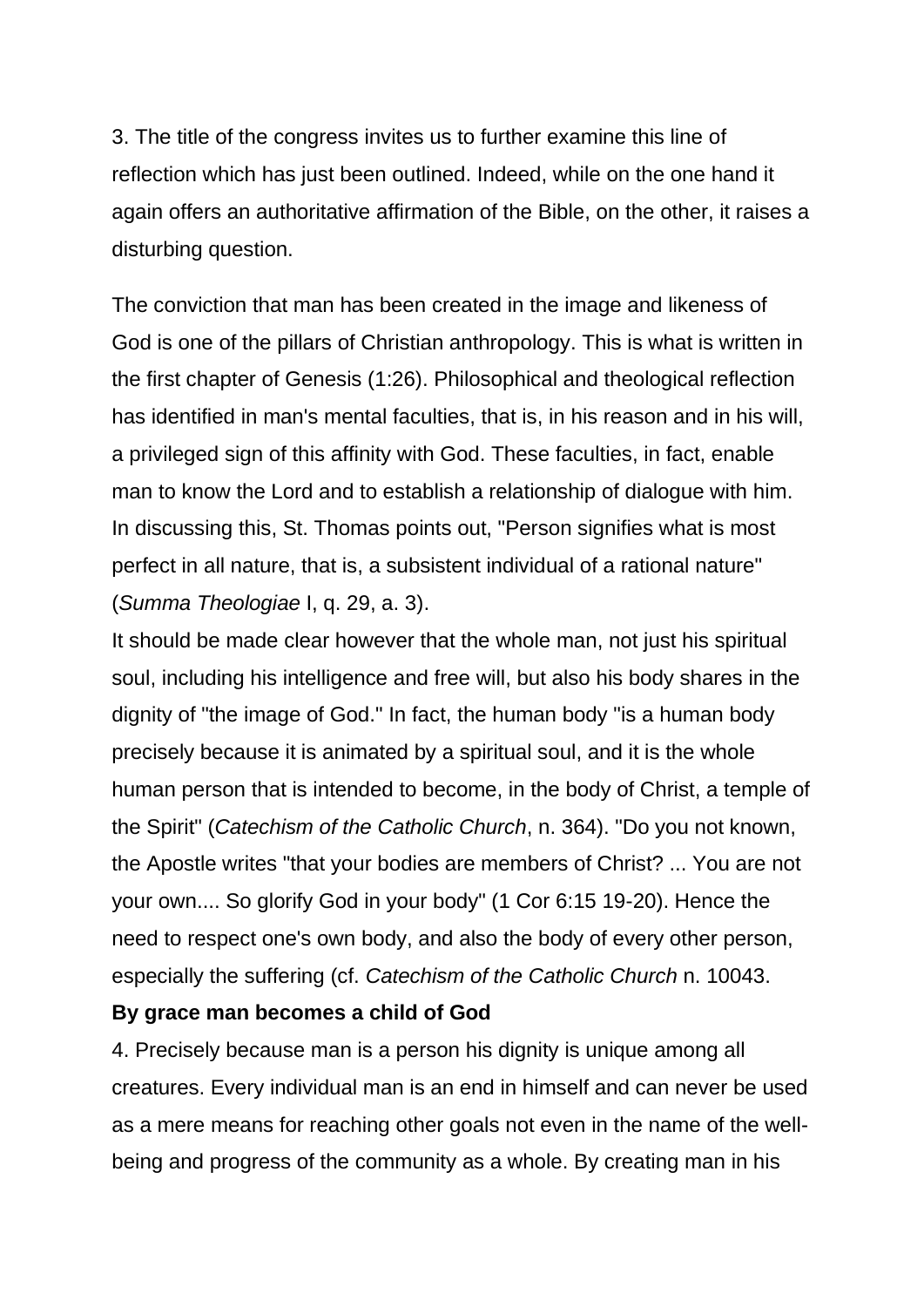own image, God wished to make him share in his lordship and his glory. When he entrusted him with the task of caring for all creation, he took into account his creative intelligence and his responsible freedom.

The Second Vatican Council, delving into the mystery of man under the guidance of Christ's words (cf. Jn 17:21-22) opened up to us horizons inaccessible to human reason. In the Constitution *Gaudium et spes*, "a certain parallel between the union existing among the divine persons and the union of the sons of God in truth and love" (n. 24) is explicitly mentioned. When God turns his gaze on man, the first thing he sees and loves in him is not the deeds he succeeds in doing, but his own image, an image that confers on man the ability to know and love his own Creator, to rule over all earthly creatures and to use them for God's glory (cf. ibid., n. 12). And this is why the Church recognizes the same dignity in all human beings and the same fundamental value, regardless of any other circumstantial consideration. Therefore regardless too—and this is most important—of the fact that this ability cannot be utilized because impeded by mental illness.

5. This conception of man as the image and likeness of God is not only confirmed by the New Testament Revelation, but supremely enriched by it. St. Paul says: "But when the time had fully come, God sent forth his Son, born of woman, born under the law, to redeem those who were under the law, so that we might receive adoption as sons" (Gal 4:45). By grace, therefore, man truly shares in this divine sonship, becoming a child of God in the Son.

The Second Vatican Council teaches that Christ is "the image of the invisible God' (Col 1:15). He is the perfect man who has restored in the children of Adam that likeness to God which had been disfigured ever since the first sin. Human nature, by the very fact that it was assumed, not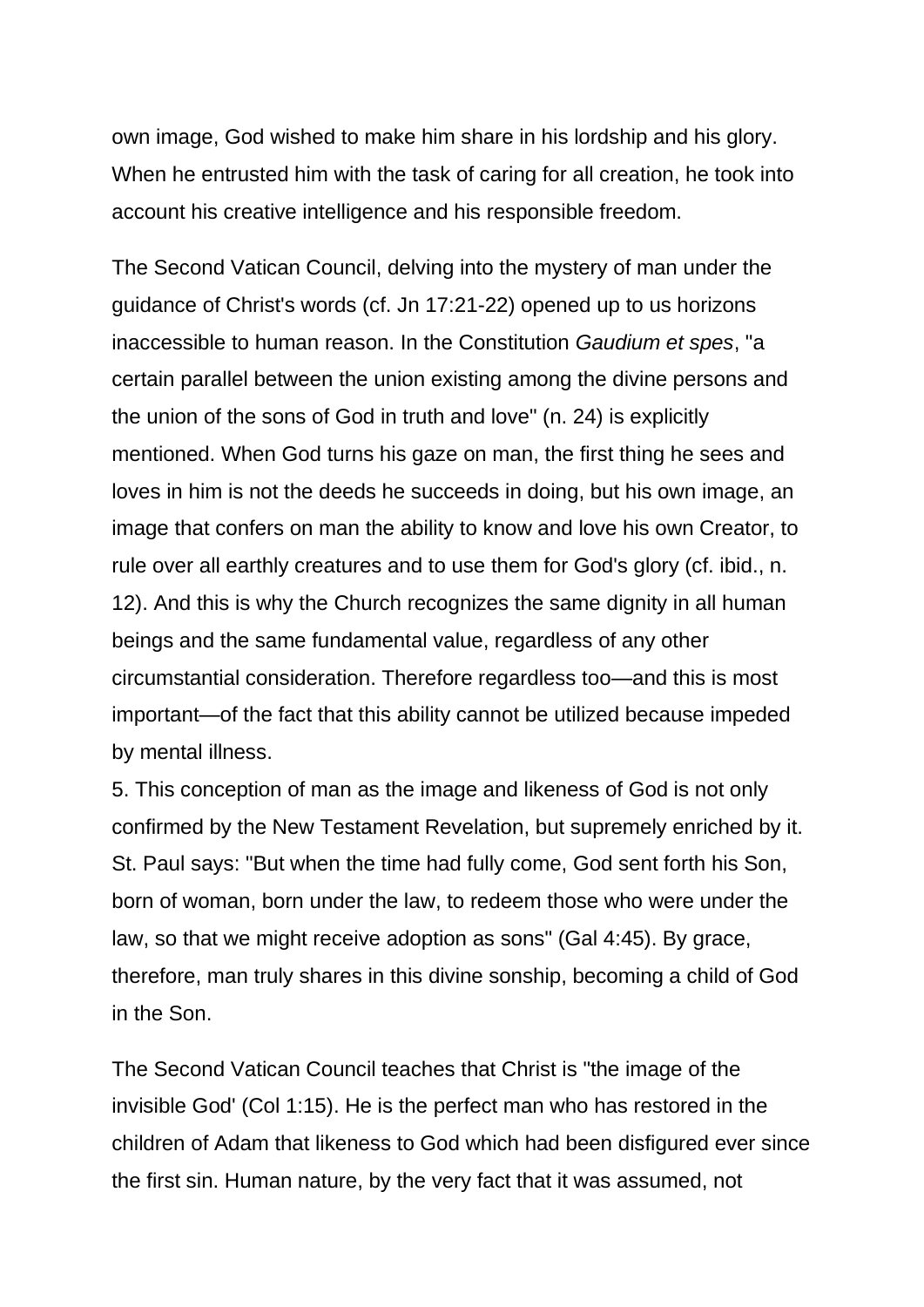absorbed, in him, has been raised in us also to a dignity beyond compare. For by his Incarnation, the Son of God has in a certain way united himself with each man" (*Gaudium et spes*, n. 22).

6. At this point we feel the whole weight of the disturbing question which appears in the theme: "Always?". This is a provocative question which is not only asked at the *ontological* level—here faith and reason converge in recognizing the full human dignity of the mentally ill—as much as at the *deontological* level: one can in fact ask whether the way a mentally ill person is treated by his peers in daily life corresponds fully and adequately to what he is in God's plan.

That question—"Always?"—must spur both the personal and the collective conscience to a sincere reflection on our behaviour towards those persons who are suffering from mental illness. Is it not true that all too often these persons encounter indifference and neglect, when not also exploited and abused?

Through God's grace, there is also another side to the coin: I stressed this in the Encyclical *Evangelium vitae*, recalling "all those daily gestures of openness, sacrifice and unselfish care which countless people lovingly make in families, hospitals, orphanages, homes for the elderly and other centres or communities which defend life" (n. 27). But we cannot close our eyes to certain forms of behaviour which seem to ignore human dignity and to trample on his inalienable rights.

#### **Mentally ill always bear God's image and likeness**

7. We Christians especially cannot do so. In this regard the Gospel speaks clearly. Christ not only took pity on the sick and healed many of them, restoring health to both their-bodies and their minds, his compassion also led him to identify with them. He declares: "I was sick and you visited me" (Mt 25:36). The disciples of the Lord, precisely because they were able to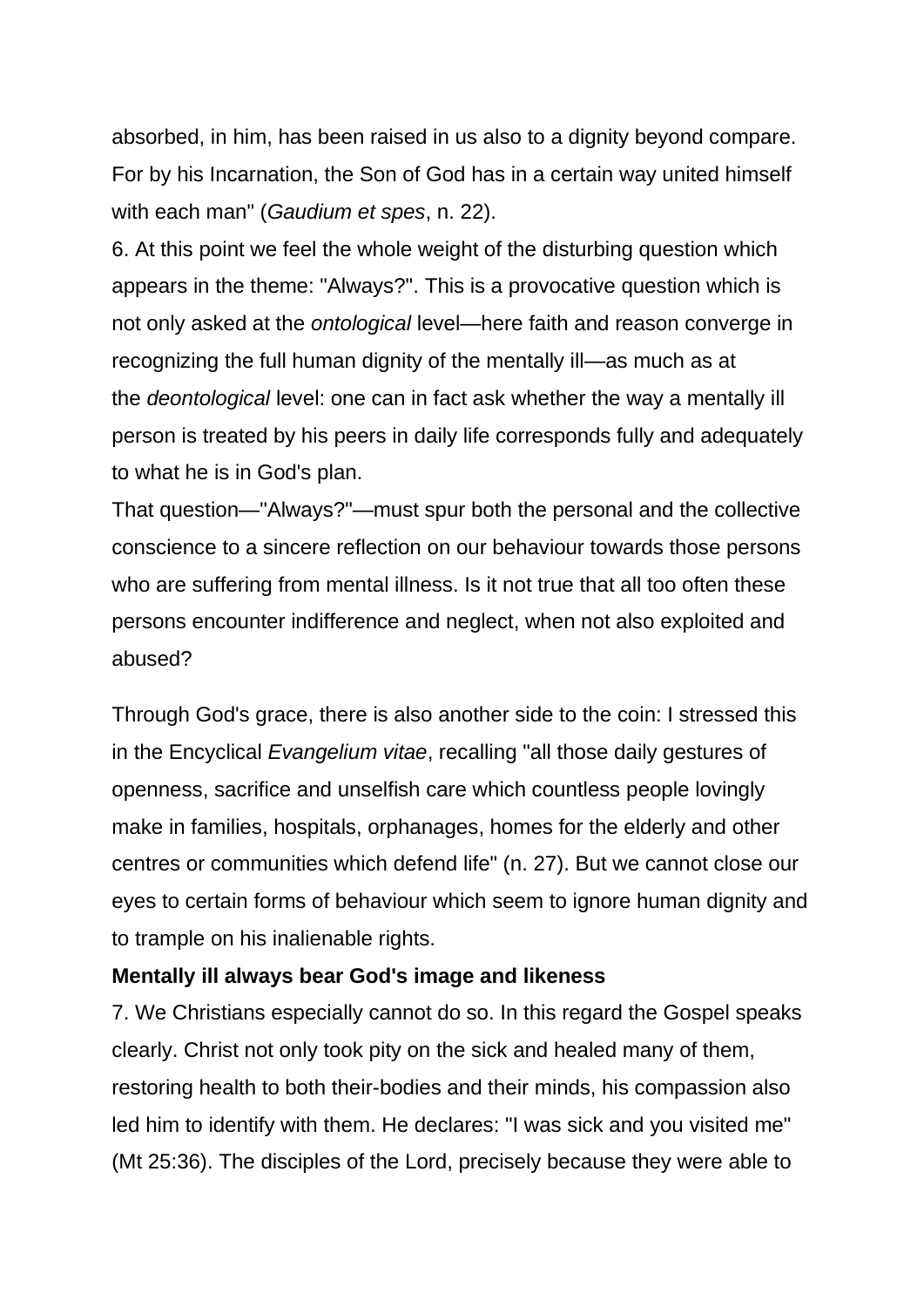see the image of the "suffering" Christ in all people marked by sickness, opened their hearts to them, spending themselves in various forms of assistance.

Well, Christ took all human suffering on himself, even mental illness. Yes even this affliction, which perhaps seems the most. absurd and incomprehensible, configures the sick person to Christ and gives him a share in his redeeming passion.

8. Thus the response to the theme's question is clear: whoever suffers from mental illness "always" bears God's image and likeness in himself, as does every human being. In addition, he "always" has the inalienable right not only to be considered as an image of God and therefore as a person, but also to be treated as such.

It is everyone's duty to *make an active response*: our actions must show that mental illness does not create insurmountable distances, nor prevent relations of true Christian charity with those who are its victims. Indeed, it should inspire a particularly attentive attitude towards these people who are fully entitled to belong to the category of the poor to whom the kingdom of heaven belongs (cf. Mt 5:3).

Distinguished ladies and gentlemen, I have recalled these fundamental and comforting truths, well aware that I am speaking to people who fully understand them. I gladly take this opportunity to express to you my full appreciation of your valuable work and to encourage you to continue a service with such lofty humanitarian importance.

May the Lord bless your therapeutic work and crown it with results that comfort your patients, to whom I offer my affectionate thoughts and the assurance of a special prayer.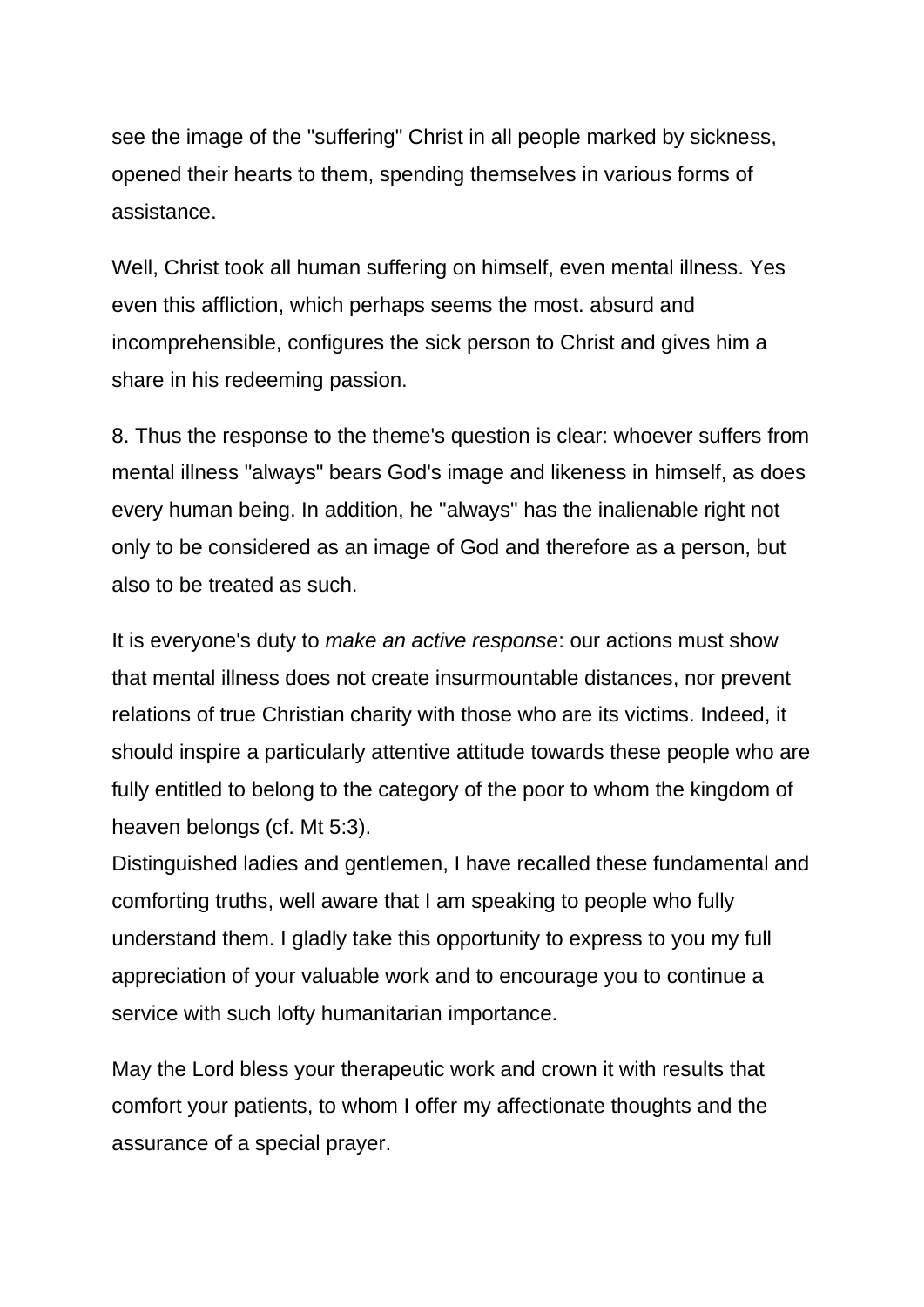Taken from:

L'Osservatore Romano

Weekly Edition in English

11 December 1996

L'Osservatore Romano is the newspaper of the Holy See.

The Weekly Edition in English is published for the US by:

The Cathedral Foundation

L'Osservatore Romano English Edition

320 Cathedral St.

Baltimore, MD 21201

Subscriptions: (410) 547-5315

Fax: (410) 332-1069

lormail@catholicreview.org



**Mass and Daily Readings Receive the daily** readings via email Sign up now

## **RESOURCES**

• [MEDIA](https://www.ewtn.com/media/)

• [BLOGS](https://www.ewtn.com/blogs)

**[EMPLOYMENT](https://www.ewtn.com/employment)** 

**[MEDIA MISSIONARIES](https://www.ewtnmissionaries.com/)** 

### **CONTACT**

EWTN | 5817 Old Leeds Rd. | Irondale, AL 35210 | [1-800-447-](tel:18004473986) [3986](tel:18004473986) | [VIEWER@EWTN.COM](mailto:viewer@ewtn.com)

## **CONNECT**